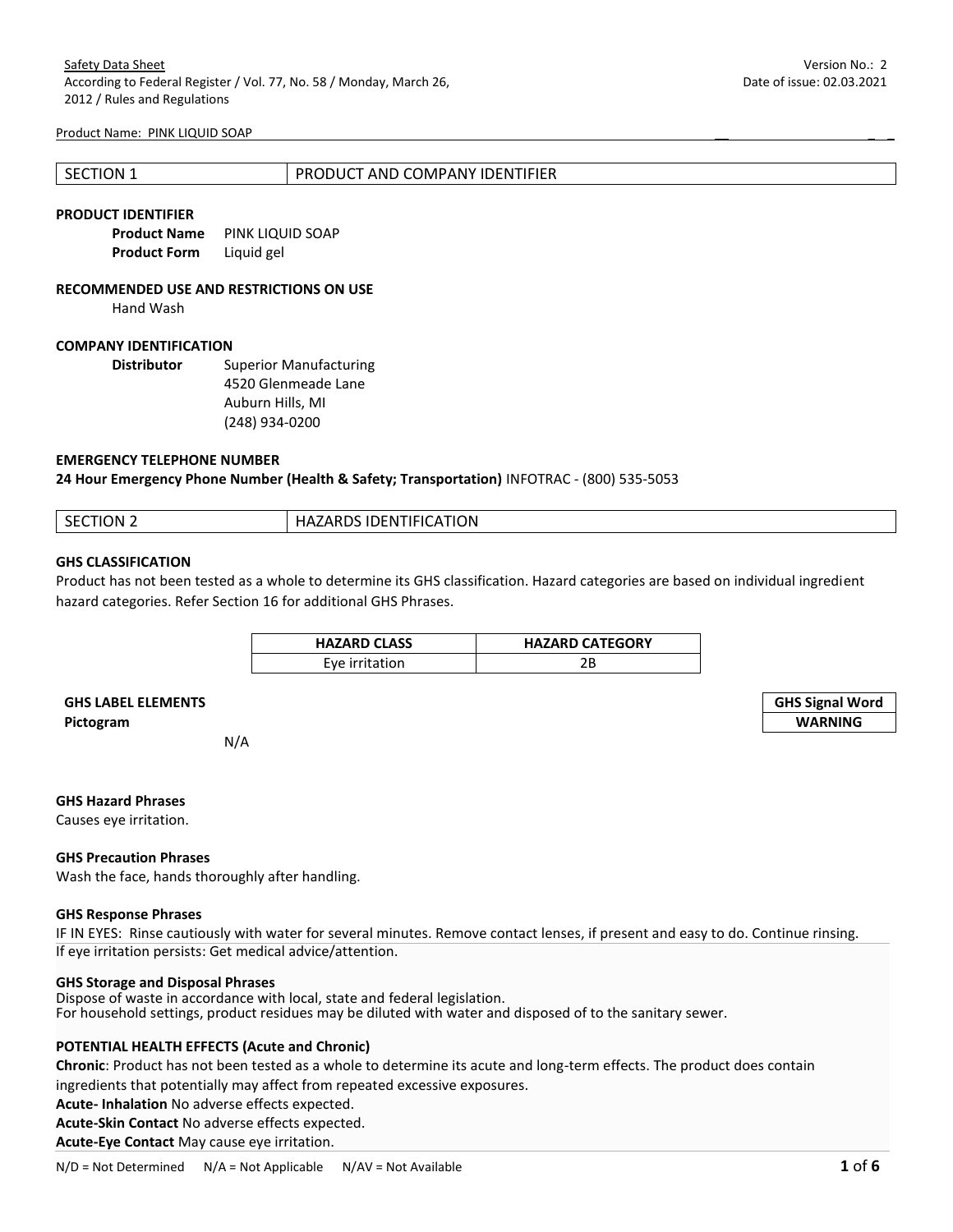**Acute-Ingestion** Ingestion of large amounts may cause gastrointestinal irritation.

## SECTION 3 COMPOSITION / INFORMATION INGREDIENTS

| <b>Chemical Name</b>              | <b>Cas Number</b> | <b>Percentage Range</b> |
|-----------------------------------|-------------------|-------------------------|
| Sodium C14 - C16 olefin sulfonate | 68439-57-6        | $1 - 5$                 |
| Cocamide MIPA                     | 68333-82-4        | $1 - 5$                 |
| Cocamidopropyl hydroxysultaine    | 68139-30-0        | $1 - 5$                 |
| Cocamidopropyl betaine            | 61789-40-0        | $1 - 5$                 |

| SECTION 4 | <b>FIRST AID MEASURES</b> |
|-----------|---------------------------|
|           |                           |

# **IN CASE OF INHALATION**

Not an expected route of exposure. No special measures are necessary.

## **IN CASE OF SKIN CONTACT**

When in doubt or if symptoms are observed, get medical attention. In case of skin irritation, consult a physician.

# **IN CASE OF EYE CONTACT**

Flush eyes with plenty of water for at least 15 minutes, occasionally lifting the upper and lower eyelids. Get medical aid. In case of eye irritation, consult an ophthalmologist.

## **IN CASE OF INGESTION**

Do NOT induce vomiting. If victim is conscious and alert, rinse mouth and drink 2-4 cupfuls of milk or water. Never give anything by mouth to an unconscious person. Get medical aid.

# **SIGNS AND SYMPTOMS OF EXPOSURE**

The chemical, physical, and toxicological properties of the product have not been investigated to determine signs and symptoms of exposure.

#### **NOTE TO PHYSICIAN**

Treat symptomatically and supportively. It is advisable not to induce vomiting due to the risk of aspiration and it is not usually necessary unless a large amount has been ingested or it has been contaminated with another product.

| <b>SECTION 5</b>         | <b>FIRE FIGHTING MEASURES</b> |                            |           |           |
|--------------------------|-------------------------------|----------------------------|-----------|-----------|
|                          |                               |                            |           |           |
| <b>Flashpoint</b>        | None to boiling               | <b>Explosive Limits</b>    | LEL: N/AV | UEL: N/AV |
| <b>Flashpoint Method</b> | тос                           | <b>Auto Ignition Point</b> | N/D       |           |

#### **SUITABLE EXTINGUISHING MEDIA**

Use water spray, dry chemical, carbon dioxide, or chemical foam.

#### **FIRE FIGHTING INSTRUCTIONS**

As in any fire, wear self-contained breathing apparatus and protective clothing to prevent contact with skin and eyes. Specific Hazard(s): Emits toxic fumes under fire conditions. Vapors may be heavier than air. They can spread along the ground and collect in low or confined areas.

### **FLAMMABLE PROPERTIES AND HAZARDS**

No data available.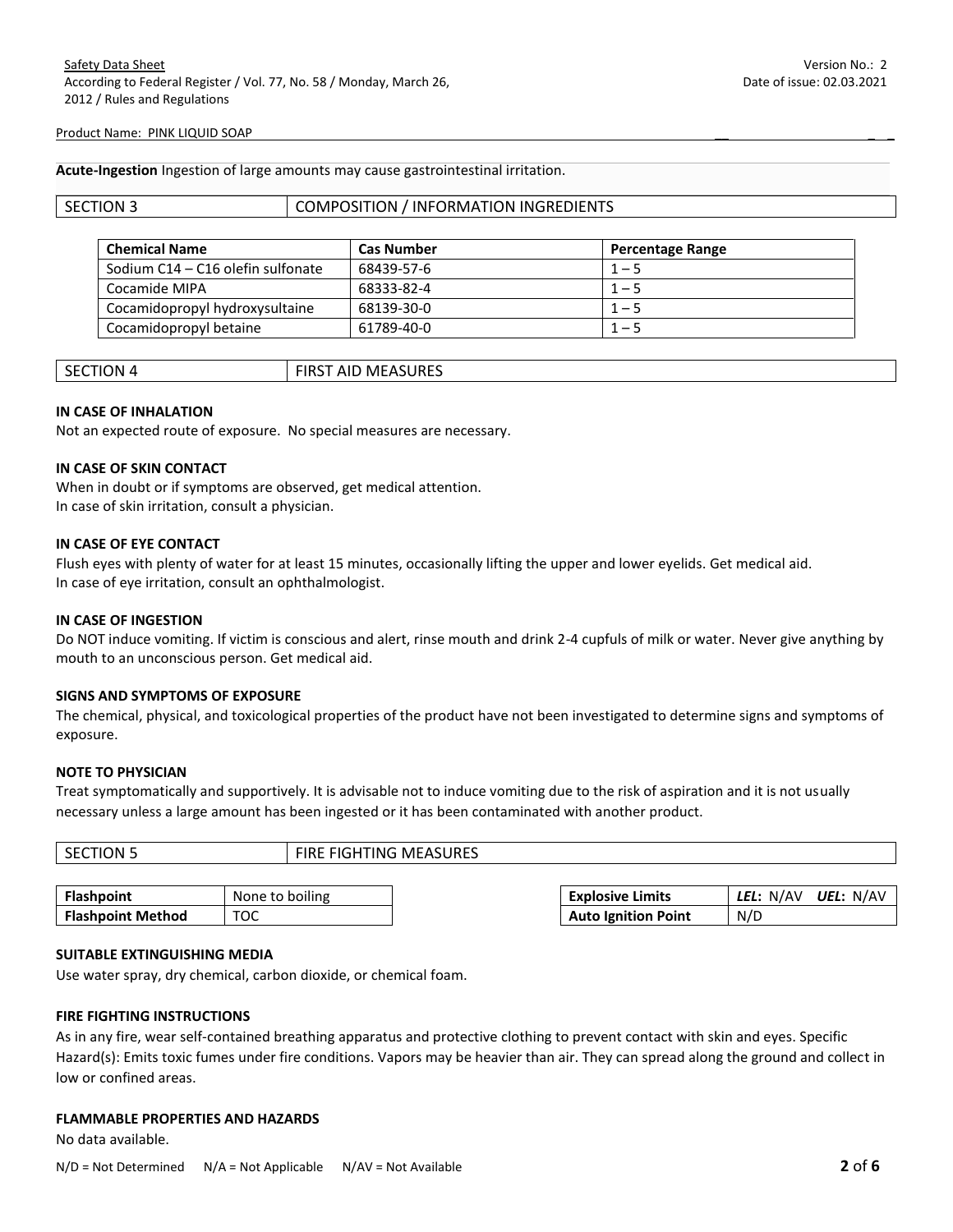| SECTION 6 | <b>ACCIDENTAL RELEASE MEASURES</b> |
|-----------|------------------------------------|
|           |                                    |

#### **SAFETY PRECAUTIONS**

Use in accordance with directions on labels.

## **CONTAINMENT AND CLEANUP**

Take up spill mechanically and wash with plenty of water

For household settings, small spills and leaks may be cleaned up and disposed of in normal household trash or diluted with water and disposed of to the sanitary sewer.

| ות<br>и<br>╲⊢<br>____ | <b>ORAGE</b><br>AND<br>≀LING<br>'ANDL<br><br>້ |
|-----------------------|------------------------------------------------|
|-----------------------|------------------------------------------------|

## **PRECAUTIONS TO BE TAKEN IN HANDLING**

Avoid contact with eyes.

Use in accordance with directions and label.

# **PRECAUTIONS TO BE TAKEN IN STORAGE**

Keep container closed when not in use. Store in a tightly closed container.

| l Section 8       | EXPOSURE CONTROLS / PERSONAL PROTECTION |                 |                  |
|-------------------|-----------------------------------------|-----------------|------------------|
|                   |                                         |                 |                  |
| <b>Cas Number</b> | <b>Chemical Name</b>                    | <b>OSHA TWA</b> | <b>ACGIH TWA</b> |

N/A N/A N/A N/A N/A N/A

#### **ENGINEERING CONTROLS**

Use in accordance with directions on label.

### **WORK/HYGIENIC/MAINTENANCE PRACTICES**

Always observe good personal hygiene measures, such as washing after handling the material and before eating, drinking, and/or smoking. Routinely wash work clothing separate from home laundry and protective equipment to remove contaminants. Discard contaminated clothing and footwear that cannot be cleaned. Practice good housekeeping. Do not store work clothing and protective equipment in the same locker as personal clothing.

## **PERSONAL PROTECTIVE EQUIPMENT**

Not required under normal conditions of use.

| <b>Respiratory Protection</b>   | Not required under normal conditions of use. |
|---------------------------------|----------------------------------------------|
| <b>Hand Protection</b>          | Not required under normal conditions of use. |
| <b>Eye Protection</b>           | Not required under normal conditions of use  |
| <b>Skin and Body Protection</b> | Not required under normal conditions of use. |

#### **OTHER PROTECTIVE EQUIPMENT** N/A

|--|

#### PHYSICAL AND CHEMICAL PROPERTIES

| Appearance            | Pink pearlized liquid | <b>Specific Gravity (water = 1)</b> | $1.00 - 1.02$ |
|-----------------------|-----------------------|-------------------------------------|---------------|
| <b>Physical State</b> | Liquid gel            | <b>Vapor Pressure</b>               | N/D           |
| Odor                  | Varies                | Evaporation Rate (water = $1$ )     | N/D           |
| рH                    | $5.00 - 6.00$         | <b>Viscosity</b>                    | N/D           |

| Specific Gravity (water $= 1$ ) | $1.00 - 1.02$ |
|---------------------------------|---------------|
| <b>Vapor Pressure</b>           | N/D           |
| Evaporation Rate (water = $1$ ) | N/D           |
| <b>Viscosity</b>                | N/D           |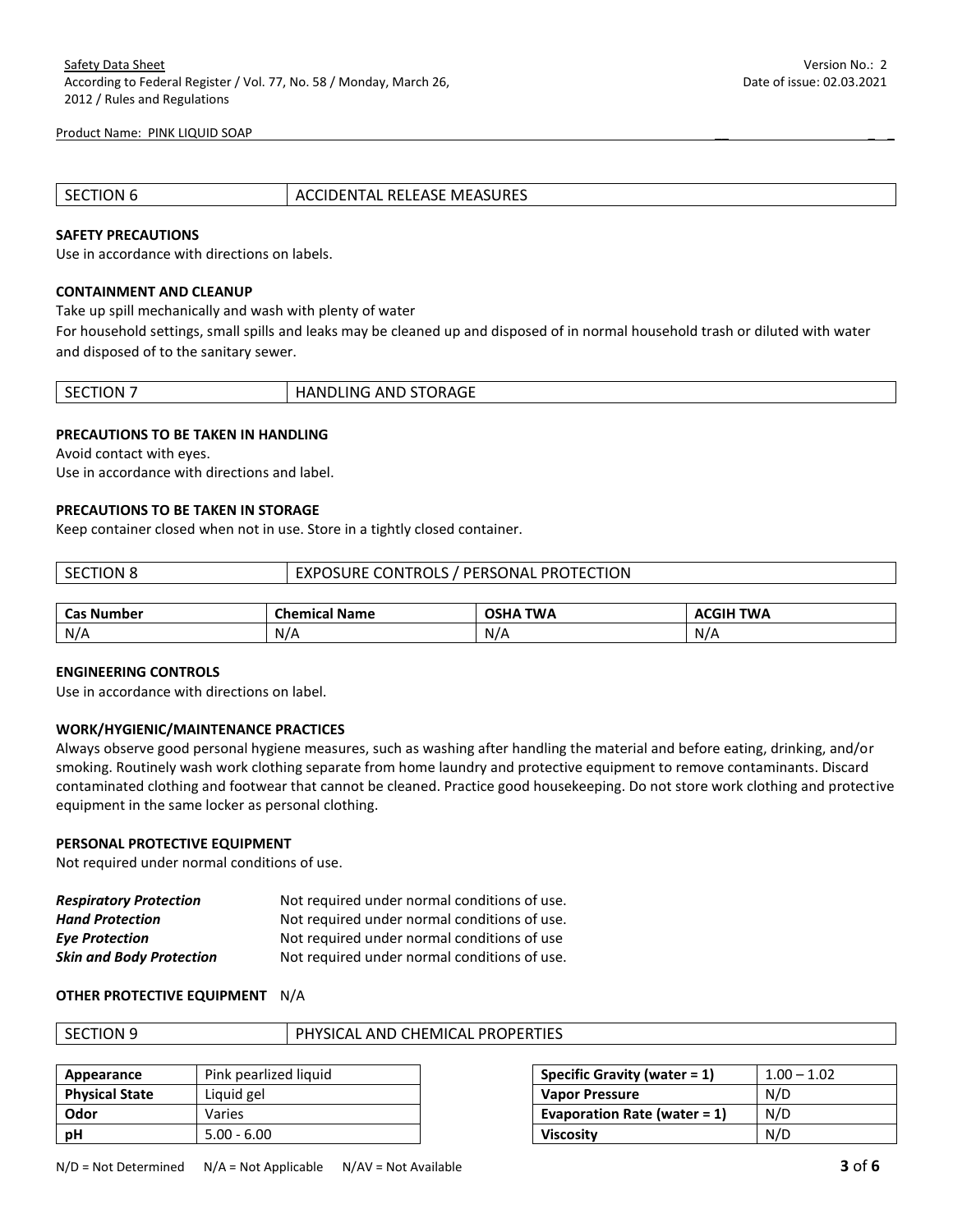| <b>Freezing Point</b> | $\sim$ 22.90 $\sim$<br>initial<br>34 | Volatile Organic Compound (%) | $N/\Gamma$ |
|-----------------------|--------------------------------------|-------------------------------|------------|
| <b>Boiling Point</b>  | 242<br>initia<br>ᅩᅩᄼ                 | <b>Solubility in Water</b>    | Miscible   |

| SECTION 10                          | STABILITY/REACTIVITY                                              |
|-------------------------------------|-------------------------------------------------------------------|
|                                     |                                                                   |
| <b>Chemical Stability</b>           | Unstable $\lceil \cdot \rceil$ Stable $\lceil \cdot \cdot \rceil$ |
| <b>Conditions to Avoid</b>          | Extremely high temperatures.                                      |
| <b>Reactivity / Incompatibility</b> | Strong oxidizing agents, strong acids, strong alkalis.            |
| <b>Hazardous Decomposition</b>      | Does not decompose when used for intended purposes.               |
| <b>Hazardous Reactions</b>          | Will occur $[ \ ]$ Will not occur $[ \ X ]$                       |

| וחר<br>-10<br>י ה<br>-- | FORMATION<br>ַ אוצר<br><b>INF</b><br>LOGIAL<br>-- |
|-------------------------|---------------------------------------------------|
|                         |                                                   |

# **CARCINOGENICITY**

Product is not tested for carcinogenicity. No components of this product present at levels greater than or equal to 0.1% is identified as probable, possible or confirmed human carcinogen, except as identified below; **IARC**: Not Listed **ACGIH**: Not Listed **NTP:** Not Listed

# **PRODUCT TOXICOLOGICAL DATA**

Product is not tested for classification under the following categories:

**LD50 (Oral), LC50 (Inhalation), Dermal Toxicity (Skin), Skin Corrosion/Irritation, Serious Eye Damage/Irritation, Respiratory/ Skin Sensitization, Germ Cell Mutagenicity, Carcinogenicity, Reproductive Toxicity, STOT-single exposure, STOR-repeated exposure, Aspiration Hazard** 

# **INGREDIENT TOXICOLOGICAL DATA**

None of the ingredients above 1% concentration (0.1% for carcinogens) trigger the hazard rating or classify under the following categories, unless indicated below:

**LD50 (Oral), LC50 (Inhalation), Dermal Toxicity (Skin), Skin Corrosion/Irritation, Serious Eye Damage/Irritation, Respiratory/ Skin Sensitization, Germ Cell Mutagenicity, Carcinogenicity, Reproductive Toxicity, STOT-single exposure, STOR-repeated exposure, Aspiration Hazard**

| <b>Cas Number</b> | <b>Chemical Name</b>                 |                      |                 |
|-------------------|--------------------------------------|----------------------|-----------------|
| 68439-57-6        | Sodium C14 - C16 olefin<br>sulfonate | LD50 Oral (rat)      | $> 2,000$ mg/kg |
|                   |                                      | LD50 Dermal (rabbit) | $> 2,000$ mg/kg |
| 61789-40-0        | Cocamidopropyl<br>hydroxysultaine    | LD50 Oral (rat)      | 4,900 mg/kg     |
|                   |                                      | LD50 Dermal (rabbit) | $> 2,000$ mg/kg |
| 61789-40-0        | Cocamidopropyl betaine               | LD50 Oral (rat)      | 4,100 mg/kg     |
|                   |                                      | LD50 Dermal (rat)    | $> 2,000$ mg/kg |

# ECOLOGICAL INFORMATION

**General Ecological Information** N/AV. **Persistence and Degradability** N/AV

**Bioaccumulative Potential** N/AV. **Mobility in Soil** N/AV

## **INGREDIENT TOXICOLOGICAL DATA**

| <b>Cas Number</b> | <b>Chemical Name</b>    |                       |           |
|-------------------|-------------------------|-----------------------|-----------|
| 68439-57-6        | Sodium C14 – C16 olefin | EC50 48 hr. crustacea | 4.48 mg/l |
|                   | sulfonate               |                       |           |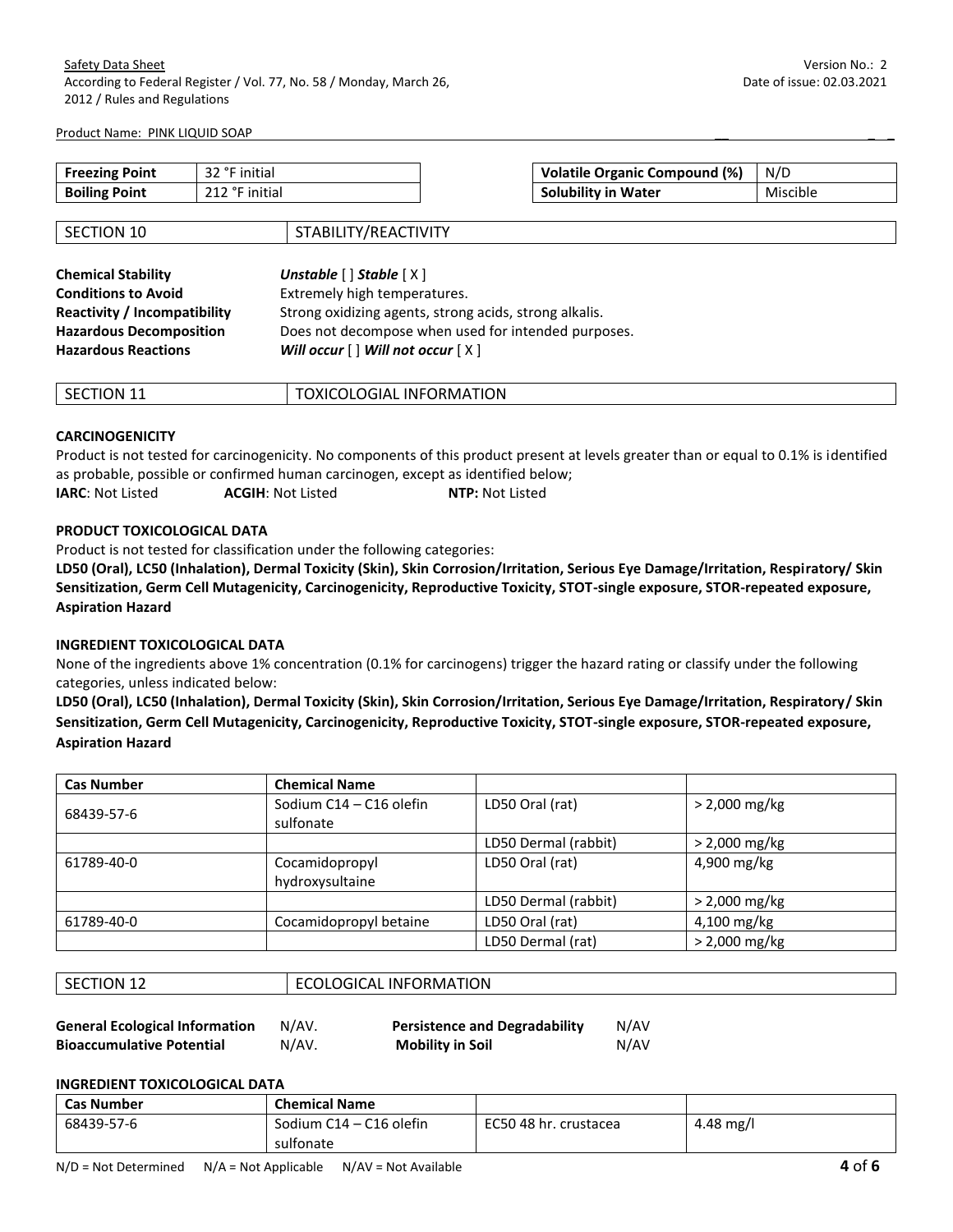|            |                                   | LC50 96 hr. fish      | 2.6 mg/l       |
|------------|-----------------------------------|-----------------------|----------------|
|            |                                   | ErC50 72 hr. algae    | 42.3 mg/l      |
| 61789-40-0 | Cocamidopropyl<br>hydroxysultaine | EC50 48 hr. crustacea | $1.3 - 2$ mg/l |
|            |                                   | LC50 96 hr. fish      | $1.3 - 2$ mg/l |
|            |                                   | ErC50 72 hr. algae    | $1.3 - 2$ mg/l |

| <b>CONSIDERATION</b><br>$\sim$<br><b>DISPOS</b><br><b>SECTION</b><br>20SAL<br>-- |  |
|----------------------------------------------------------------------------------|--|
|----------------------------------------------------------------------------------|--|

Chemical waste generators must determine whether a discarded chemical is classified as a hazardous waste. US EPA guidelines for the classification determination are listed in 40 CFR Parts 261. Additionally, waste generators must consult state and local hazardous waste regulations to ensure complete and accurate classification.

Contact a licensed professional waste disposal service to dispose of this material. Observe all federal, state, and local environmental regulations.

**Contaminated Packaging Bispose of as unused product.** 

**Empty Containers** Clean empty containers of any residue per 40CFR261.7 guidelines and either recycle containers

or dispose of in normal trash.

| ЭN<br><br>$\prime$<br>эt<br>. | TION.<br>-INF<br>POR<br>()RM∆<br>' A N S<br>.<br>. |
|-------------------------------|----------------------------------------------------|
|                               |                                                    |

|                        | LAND (US DOT) |
|------------------------|---------------|
| <b>Proper Shipping</b> | Not Regulated |
| <b>Name</b>            |               |
| <b>Hazard Class</b>    | N/A           |
| <b>ID Number</b>       | N/A           |
| <b>Packing Group</b>   | N/A           |

**Additional Information DOT Quantity Limitation:** N/A **DOT Label for Limited Quantities:** N/A

|  | эN<br>5F)<br>''' | TION<br>∩RMA⊺<br>INFC<br>. IRV |
|--|------------------|--------------------------------|
|--|------------------|--------------------------------|

# **EPA SARA (SUPERFUND AMENDMENTS AND REAUTHORIZATION ACT OF 1986) LISTS**

**[**302 (EHS) TPQ, 304 RQ, 313 TRI**]** 

None of the ingredients above 1% concentration (0.1% for carcinogens) are identified in the lists.

| SARA TITLE III SECTION 311/312 CATEGORIZATION (40 CFR 370) |  | NΟ |
|------------------------------------------------------------|--|----|
| Acute (Immediate) Health Hazard                            |  |    |
| Chronic (Delayed) Health Hazard                            |  |    |
| Fire Hazard                                                |  |    |
| Sudden Release of Pressure Hazard                          |  |    |
| Reactive Hazard                                            |  |    |

# **STATE AND OTHER US EPA REGULATIONS**

**California Prop. 65** N/D